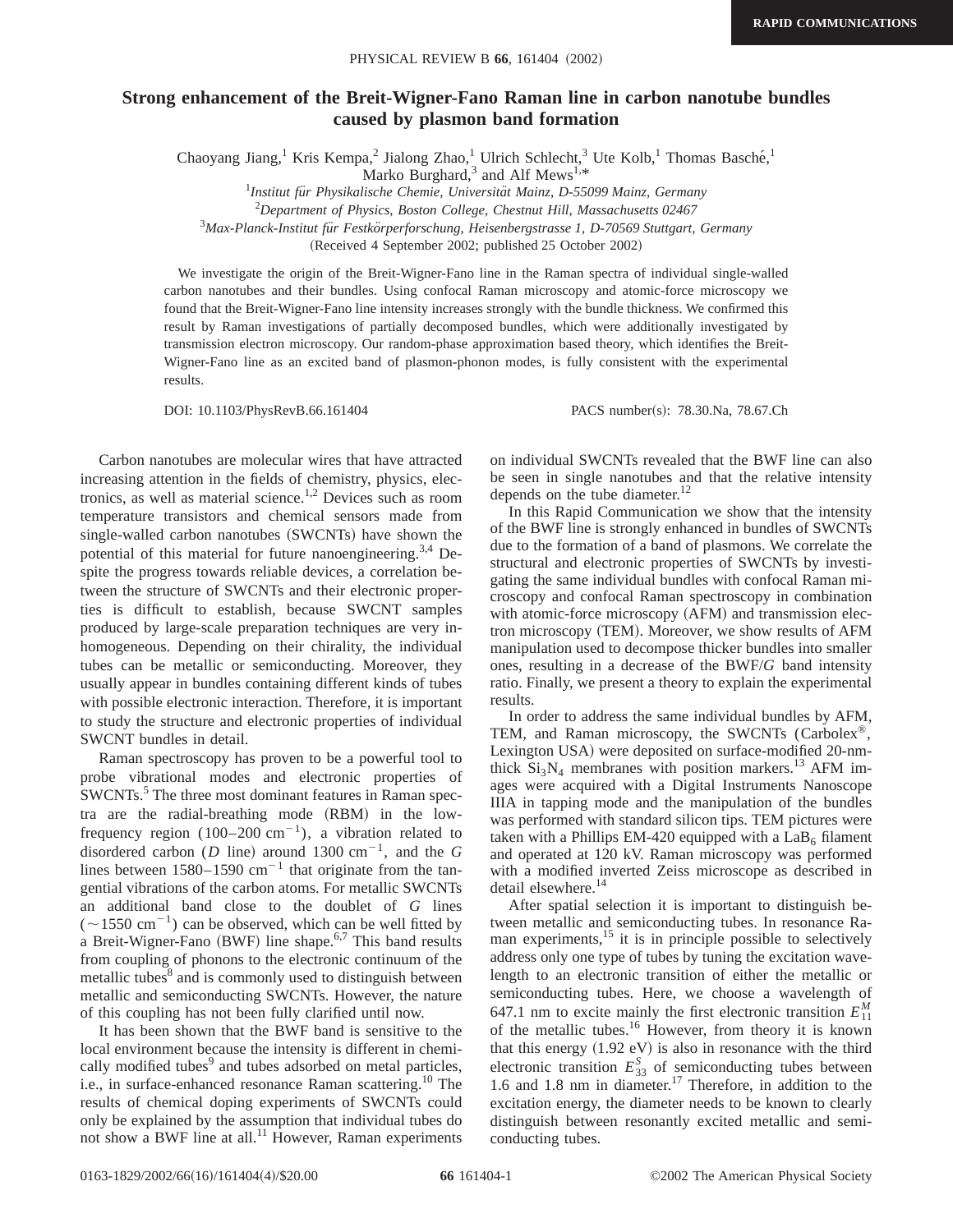

FIG. 1. Raman spectra (a) and AFM line scan profiles (b) of SWCNT bundles with different thickness. The RBM frequencies for I, II, and III are  $\omega_I = 180 \text{ cm}^{-1}$ ,  $\omega_{II} = 184 \text{ cm}^{-1}$ , and  $\omega_{III}$  $=$  174 cm<sup>-1</sup> with a respective FWHM of 6.7, 3.3, and 3.6 cm<sup>-1</sup>. The respective AFM heights are 1.3 nm, 2.8 nm, and 5 nm, while the width of the AFM profile is mainly given by the tip geometry. ~c! Relative intensity of the BWF line vs *G* line for 27 different bundles. The relative BWF intensity is always weak for thin bundles or individual tubes but varies for thicker bundles. The solid lines are guides to the eye, and show estimated relative intensities for pure metallic bundles and bundles containing isolated or noninteracting metallic tubes.

The diameter of the investigated SWCNTs can be obtained from Raman measurements by the RBM frequency using the relationship:  $\omega_{RBM}$ (cm<sup>-1</sup>)=248/*d*(nm).<sup>17</sup> From 56 thin bundles or individual tubes with only one single RBM we determined a diameter distribution centered at 1.47 nm with a full width at half maximum  $(FWHM)$  of 0.25 nm. From these spectra we considered only those for the following discussion which are consistent with the observation of metallic tubes  $(d<1.5$  nm). This selection of a narrow diameter range is also necessary to concentrate on the bundle effects because it practically eliminates the effect of different individual tube diameters on the relative BWF-line intensity.<sup>12</sup>

Figure  $1(a)$  shows the Raman spectra of three different SWCNT (bundles) (I, II, and III). The AFM height of SWCNT No. I [Fig.  $1(b)$ ] is consistent with a single nano-



FIG. 2. (a) AFM and (b) Raman spectra at different stages of bundle decomposition. The relative intensity of BWF line decreases due to decreasing intrabundle interaction. Inset: TEM image of the SWCNT bundle after manipulation.

tube, although there is still a possibility of laterally adjacent tubes which cannot be resolved by AFM. However, the line scans of II and III clearly show that these are bundles even though the corresponding Raman spectra show a single RBM. Therefore, the investigated bundles either consist of similar tubes or, more likely, only a fraction of the tubes within the bundle can be resonantly excited with the excitation energy of 1.92 eV.

Most prominently, it can be seen that the intensity ratio of BWF vs *G* line (relative intensity) changes considerably with the bundle thickness, while the diameter of the resonantly excited tubes is quite similar, as judged from the RBM frequency. There is a strong enhancement of this ratio for some bundles, such as for  $(III)$  in Fig. 1(a), which could be due to increasing interaction of metallic tubes within the bundles. Therefore, we have measured the AFM height and the Raman spectra of 27 different bundles and fitted them with a BWF line at  $\sim$ 1560 cm<sup>-1</sup> and a single Lorentzian to account for the *G* line at  $\sim$  1590 cm<sup>-1</sup>. The results shown in Fig.  $1(c)$  clearly demonstrate that the relative intensity is always weak for thin bundles and is, in principle, increasing with bundle thickness. The reason why not all thick bundles show a strong relative intensity can be understood by the fact that on average only a third of the SWCNTs is metallic. Therefore, even thick bundles can contain isolated or at least noninteracting metallic tubes and hence show weak relative intensity.

To further investigate the effect of intertube interaction upon the Raman spectra, we manipulated SWCNT bundles with an AFM tip. Since it has already been demonstrated that an AFM tip can bend and buckle SWCNTs  $(Ref. 18)$  we used this technique to partly separate a big bundle into several small bundles and/or single nanotubes and compared the Raman spectra of the same SWCNTs before and after the decomposition.

Figure 2 shows Raman spectra as well as AFM and TEM images of the same individual bundle at two consecutive stages of decomposition. Before manipulation the bundle is straight with a length of 500 nm [Fig. 2(a), I] which is basically the spatial resolution in the Raman images. The corre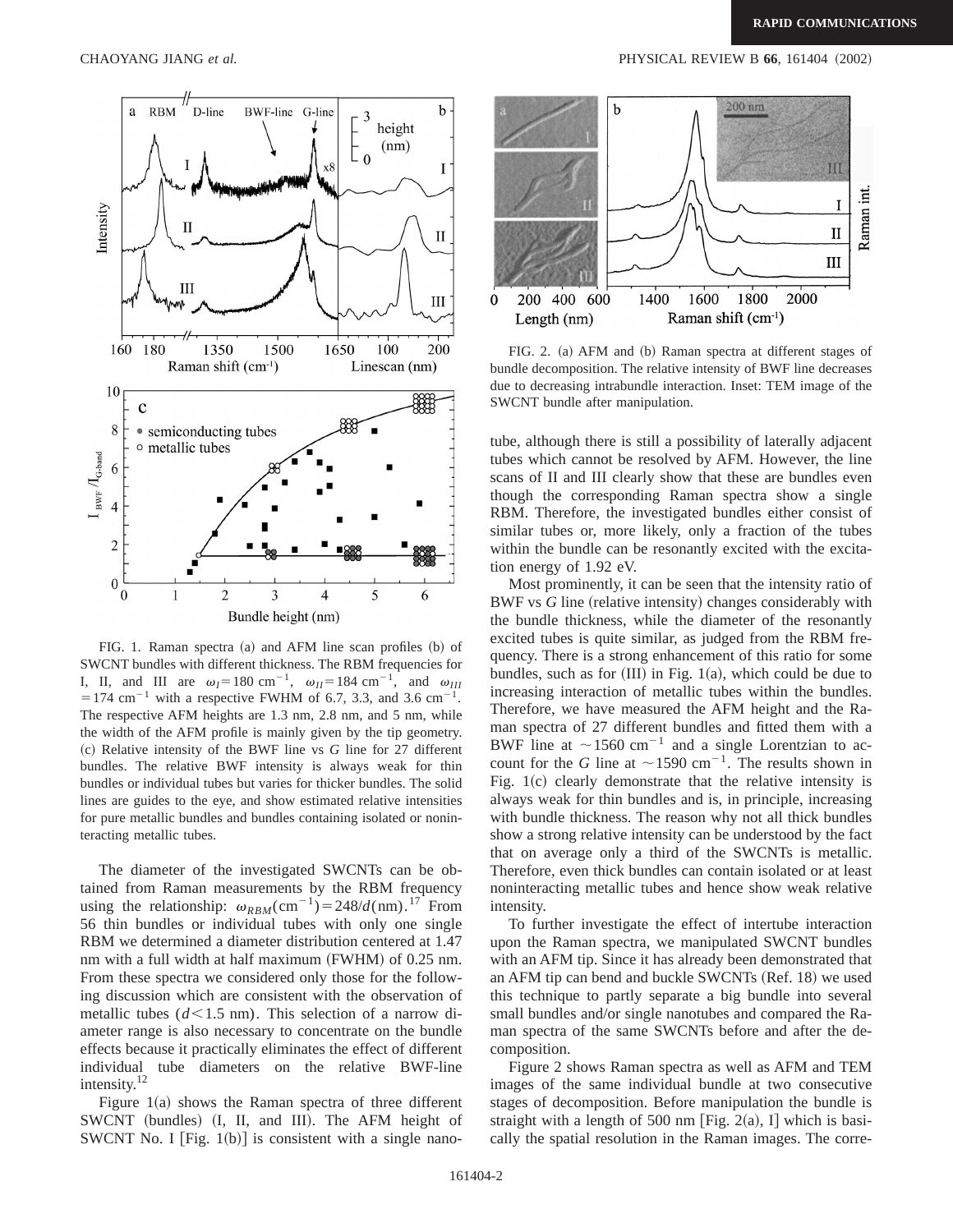sponding Raman spectrum  $\text{Fig. 2(b), I}$  shows a very strong BWF line and the *G* line can only be observed as a shoulder at 1590  $\text{cm}^{-1}$ . By AFM manipulation, this bundle could obviously be divided over a length of about 200 nm [Fig.  $2(a)$ , II]. Since this is within the range of the spatial resolution of the optical microscope, the Raman spectrum [Fig. 2(b), II] originated from the same bundle which is now partially decomposed. While a pure bending of the SWCNTs did not lead to a noticeable change of the Raman spectra (not shown), the BWF/*G*-line ratio is decreased as a result of bundle decomposition in Fig.  $2(a)/(b)$  (II). This effect becomes even more pronounced when the bundle is decomposed further [Fig. 2(a), III]. Now the *G* line at 1590  $cm^{-1}$ can clearly be resolved [Fig.  $2(b)$ , III].

Since the lateral resolution of the AFM images is restricted by the AFM tip, additional information of the bundle geometry after decomposition can be gained from the TEM picture in the inset of Fig.  $2(b)$ . Although the contrast of this picture is low due to the  $Si<sub>3</sub>N<sub>4</sub>$  substrate, it can be seen that the AFM manipulation leads to the formation of several smaller bundles and, therefore, to a system with reduced intertube interactions.

In order to understand the dependence of the BWF line intensity upon bundle thickness, the coupling of the phonons with the continuum of states needs to be known in detail. However, a general BWF fit yields unphysical (negative) values for the coupling parameters  $1/q$ ,  $\overline{6}$  which indicates that a better theory is needed. Therefore, we developed a theory for the spectral response of the electron gas in the presence of phonon excitations for individual metallic SWCNTs and also for bundles. We employed the random phase approximation, and modeled the metallic SWCNT as a conductive cylinder (along  $\zeta$  direction) of diameter  $d$ . Details of our calculation will be presented elsewhere.<sup>19</sup> The problem essentially reduces to a calculation of the screened Coulomb interaction via the corresponding Dyson equation, which yields the following dielectric function

$$
\varepsilon(\Omega, Q) = \frac{\omega^2 - \omega_{LO}^2}{\omega^2 - \omega_{TO}^2} + v(Q) \Pi_0(\Omega, Q). \tag{1}
$$

Here  $\Omega$  and  $\Omega$  are, respectively, the frequency and the z component of the wave vector of a plasmon in Fermi units  $(E_F = 8.18 \text{ eV}, k_F = 1.47 \text{ Å}^{-1})$ . The first term in Eq. (1) is the well-known Lyddane-Sachs-Teller phonon contribution,<sup>20</sup> with  $\omega_{LO}$  and  $\omega_{TO}$  the upper and lower frequencies of the *G* lines, respectively. The second term is the electron-gas contribution with the bare Coulomb interaction within the bundle given by  $v(Q) = \sum_{p|l} v_{p} \exp[i\mathbf{K} \cdot \mathbf{B}]$ , with  $(\mathbf{K}, Q)$  the plasmon wave, and  $\mathbf{B}=(p a_x, l a_y)$  the bundle lattice vector  $(p, l$  are integers).  $v_{pl} = (4/\pi^2 a^* n) K_m(Q, A) I_m(Q, d)$  is the Coulomb potential of a single tube,<sup>21,22</sup>  $a^*$  the effective Bohr radius, *n* the linear electron density,  $A = d$  for  $p = l = 0$ (single tube), and  $A = |B|$  otherwise.  $K_m$  and  $I_m$  are the modified Bessel functions and  $\Pi_0(\Omega, Q)$  is the noninteracting susceptibility. $19,23$ 

The dispersion in the absence of phonon coupling ( $\omega_{LO}$ )  $=\omega_{TO}=0$ ) is



FIG. 3. Plasmon mode dispersions calculated from Eq.  $(2)$  for an individual metallic  $(9,0)$  tube and a bundle consisting of 25 tubes. Also shown are the edges of the single-particle continuum (SPC) and the frequencies of the *G* lines. Shaded areas show values of *Q* needed to assure the strong phonon-plasmon coupling. Inset shows the calculated Raman response (see text for details).

$$
\Omega = 2Q \sqrt{\coth \frac{Q}{2v(Q)} + \frac{Q^2}{4} + 1}.
$$
 (2)

Plasmon dispersions calculated from Eq.  $(2)$  are shown in Fig. 3. For a single metallic  $(9,0)$  nanotube there is only one plasmon mode while a wide band of plasmons is calculated for a bundle of  $25 (9,0)$  SWCNTs. A few relevant modes from this band are shown as thin solid lines. This plasmon band forms as a result of the internanotube electrostatic interactions. A similar plasmon band was observed in a twodimensional array of quantum wires. $24$ 

Hybrid plasmon-phonon modes form when these plasmon modes strongly interact with the phonon modes and this happens only in the vicinity of the crossing of the phonon energies (horizontal lines in Fig. 3) and plasmon lines. Coupling of the Raman photons to these plasmon-phonon modes can occur only if both the energies and momenta are conserved in the process. The momenta involved can be provided not only by the Raman photon itself  $(647 \text{ nm})$ , which corresponds to  $Q$  of about  $10^{-4}$ , but also by various inhomogeneities of the system, such as local defect density or finite nanotube (or bundle) length. For example, localized impurities separated by an averaged distance *l*, provide a discrete spectrum of momenta with *Q* roughly given by  $n \pi/l$ , with *n* integer. Since  $l$  is of the order of 300 nm (Ref. 25) the corresponding effective  $Q \sim n \times 0.7 \times 10^{-3}$ . We model the spectrum strength by a set of Gaussians located at these  $O's$ , with amplitudes exponentially decreasing with *n*. Therefore only  $Q's$  corresponding to small  $n's$  provide an efficient coupling. From Fig. 3 it is clear that while this is insufficient to excite efficiently the plasmon-phonon mode of a single SWCNT, which requires  $Q \sim 10^{-2}$ ,  $n > 10$ , the band of plasmon-phonons is available for the bundle of 25 nanotubes already for  $n=3$ .